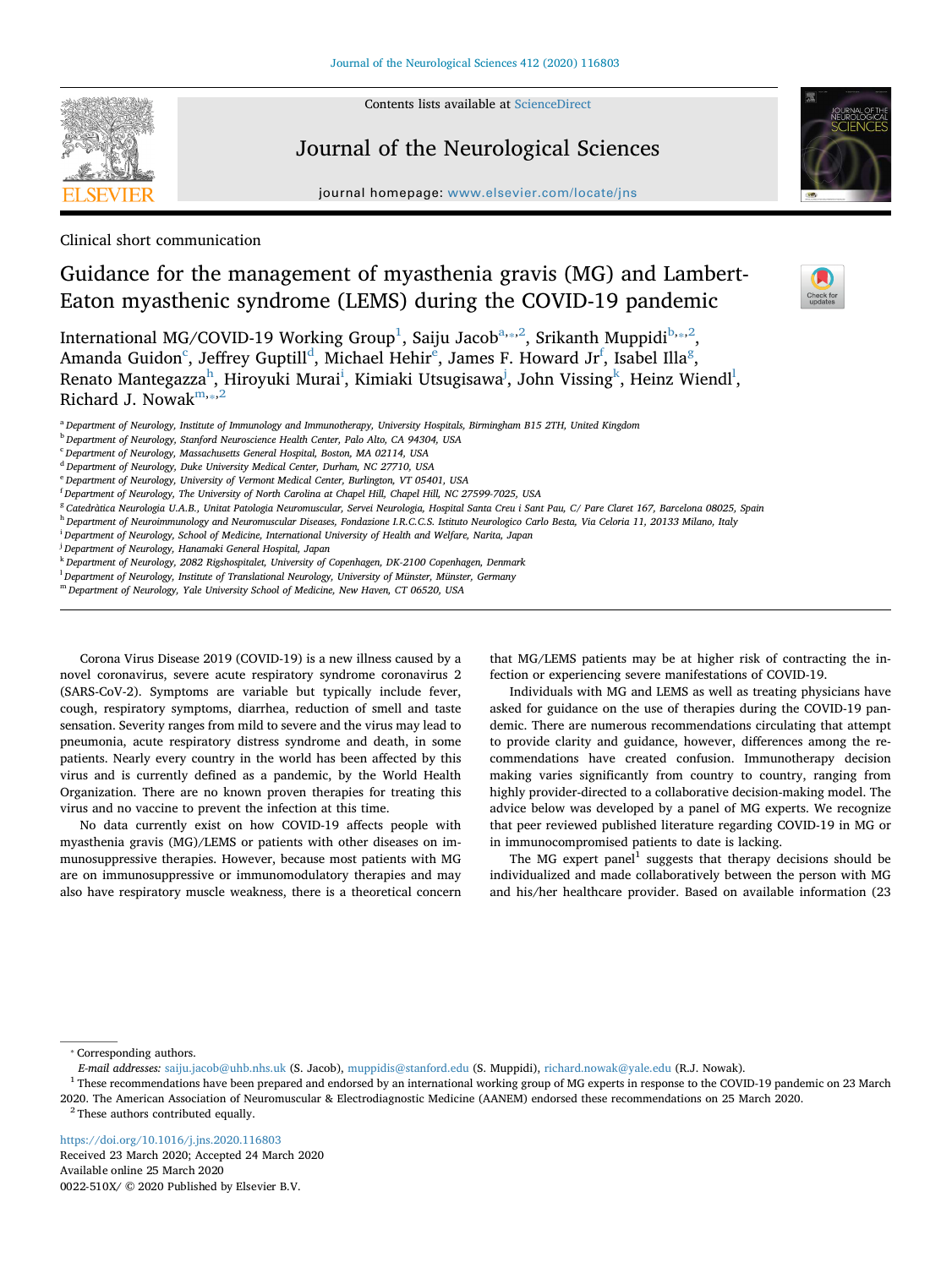March 2020), it is suggested that:

1. People with MG should follow the corresponding national guide-lines<sup>[3](#page-1-0)</sup> and any additional recommendations for people at risk for serious illnesses from COVID-19

#### **Patients on existing therapies for MG/LEMS**

- 2. MG/LEMS patients should continue their current treatment and are advised not to stop any existing medications, unless specifically discussed and approved by their healthcare provider.
- 3. There is no scientific evidence to suggest that symptomatic therapies like Pyridostigmine or 3,4 Diaminopyridine increases the risk of infection and should not be discontinued unless there are other clinical reasons to do so.
- 4. Even though strong evidence is lacking, it is recommended that MG patients already on immunosuppressive medications<sup>[4](#page-1-1)[,5](#page-1-2)</sup> should practice extra-vigilant social distancing, including avoiding public gatherings/crowds, avoiding crowded public transport and where possible use alternatives to face-to-face consultations (e.g., telemedicine), if clinically appropriate.
- 5. When altering or stopping an existing immunosuppressive therapy<sup>5</sup> that carries a potential for increased disease activity and/or MG exacerbation or crisis, people with MG and their MG healthcare providers should consider specific risks (e.g., age, comorbid health conditions, location) and benefits.

## **Infusion therapies, intravenous immunoglobulins and plasma exchange**

- 6. Certain infusion therapies in MG may require travel to hospitals or infusion centers and we strongly recommend that this decision be made based on regional incidence of COVID-19 and risk/benefit of the therapy for the individual patient. The healthcare provider should be able to give region-specific advice, and where possible consider switching to home infusion.
- 7. There is currently no evidence to suggest that intravenous im-munoglobulin (IVIG<sup>[6](#page-1-3)</sup>) or therapeutic plasma exchange (PLEX or TPE) carry any additional risk of contracting COVID-19. However, the use of IVIG has to be based on individual patient need and indiscriminate use should be avoided. In general, PLEX and IVIG should be reserved for patients with acute exacerbations. However, the panel recognize that there are some patients receiving these as maintenance therapy, who should continue these, but extra precautions may need to be taken because of the need for travel to and from a healthcare facility.
- 8. There is currently no evidence to support that targeted C5-complement inhibition using eculizumab, a monoclonal antibody

- CDC guidelines, [https://www.cdc.gov/coronavirus/2019-ncov/index.](https://www.cdc.gov/coronavirus/2019-ncov/index.html) [html](https://www.cdc.gov/coronavirus/2019-ncov/index.html)
- European CDC guidelines, [https://www.ecdc.europa.eu/en/novel](https://www.ecdc.europa.eu/en/novel-coronavirus-china)[coronavirus-china](https://www.ecdc.europa.eu/en/novel-coronavirus-china)
- UK guidelines, <https://www.gov.uk/coronavirus>
- 
- Australia, <https://www.health.gov.au/><br>• Japan, https://www.niid.go.jp/niid/en/2019-ncov-e.html
- <span id="page-1-1"></span> $^4$  B-cell depleting therapies include: rituximab, ocrelizumab.

#### <span id="page-1-3"></span><sup>6</sup> Immunodulatory therapies: IVIG/SCIG (intravenous immunoglobulin, subcutaneous immunoglobulin).

(mAb), increases susceptibility to COVID-19 infection or its outcome.

# **Blood tests for existing therapies**

9. Weigh risks and benefits of routine blood monitoring at this time. Some of the MG therapies require frequent blood work monitoring and decisions regarding the ongoing need for testing, which requires patient to leave their home, should be individualized and based on regional COVID-19 incidence

#### **What to consider when starting an immune therapy in patients with MG/LEMS now?**

10. Before starting a B-cell depleting therapy<sup>4</sup> (e.g., rituximab), healthcare providers should consider the risk of worsening myasthenia or crisis and the risk of contracting the viral infection. It may be advisable to delay initiation of cell depleting therapies, until the peak of the outbreak is over in their region. However, the risk of not starting the cell depleting therapy in occasional patients may outweigh the risk of severe COVID-19 infection and this has to be discussed with the patient in detail

#### **Advice for patients in ongoing clinical trials**

11. Currently there are many clinical trials in progress for MG and we strongly recommend that any decision regarding ongoing need for in-person evaluations and treatments under the clinical trial be based with consideration for patients' best interest. At present, there is no scientific evidence to suggest that terminal complement inhibitors or neonatal Fc Receptor blockers (FcRn) may increase the risk of contracting this viral infection, but the panel recommends extra precautions (as in point 4 above), to minimize the risk. This also would typically need to be discussed and approved by the study sponsor, instituitional review board, and medical monitor for clinical trials. Additionally, it should be in keeping with the International Conference on Harmonisation (ICH) Good Clinical Practice (GCP) guidlelines.

#### **Is there reasonable evidence for medications treating COVID-19?**

12. Various medications have been mentioned in the news and social media as being potentially useful to treat COVID-19 (e.g., choloroquin, azithromycin, anti-virals, etc.), however, these are not proven to be effective or studied systematically at this time and based only on anecdotal experience.

### **Should MG or LEMS patients go for vaccinations?**

13. Vaccinations can protect for a variety of infections/pathogens. However, in the current situation it is recommended to only use dead vaccines in this patient group. There is no vaccine for COVID-19 available at this time.

#### **What if patients have already contracted COVID-19?**

14. Most patients who develop COVID-19 have mild disease and should continue the current best practice standard of care for MG/LEMS. There might be a need to increase the dose of corticosteroids as in standard infection/stress steroid protocols. However, if the symptoms are severe (requiring hospitalization) it may be necessary to consider pausing current immunosuppression temporarily, especially if there is concurrent infections/sepsis. Immune depleting agents should not be given under such conditions, while standard immunosuppressive agents (azathioprine, mycophenolate) should probably be

<span id="page-1-0"></span> $^3$  This list is not exhaustive, but only representative – please check for up to date guidance in each country/region:

<span id="page-1-2"></span><sup>5</sup> Immunotherapies which on withdrawal carries potentially severe increase in disease activity, relapse, and exacerbation/crisis include: corticosteroids, azathioprine, mycophenolate mofetil, methotrexate, cyclosporine, tacrolimus and others.